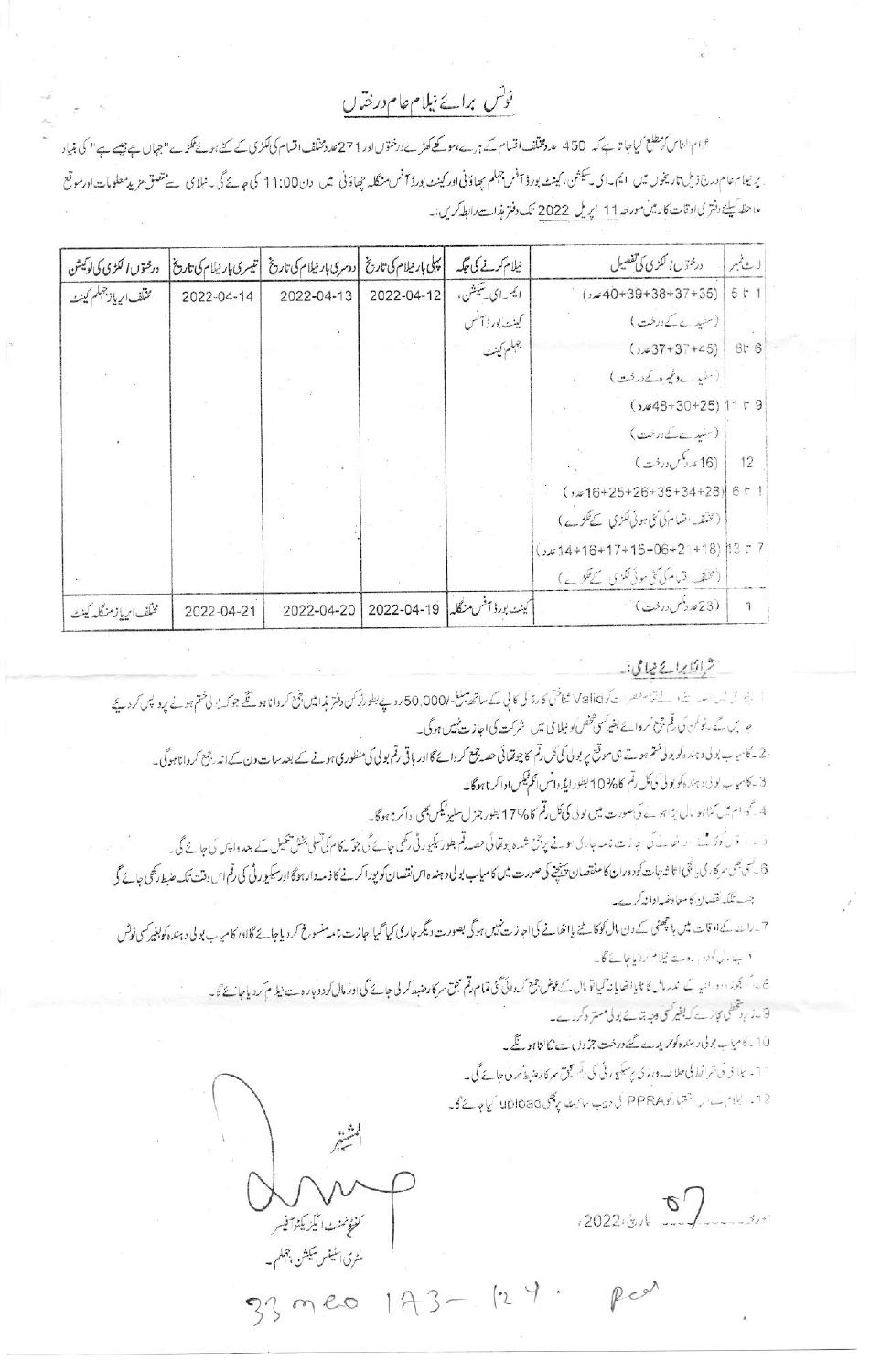No.12/XXXXVI/JLM/MEO/ Office of the Cantonment Board, Military Estates Section, Jhelum, the  $7\frac{1}{\sqrt{k}}$  March' 2022

## **RE-AUCTION NOTICE**

It is hereby notified for the information of general public that following lots of different kinds of standing green, dead and fallen trees / cut wood pieces of different kinds of trees will be auctioned in the office of the Cantonment Board (ME-Section), Jhelum Cantt and Office of the Cantonment Board, Mangla Cantt. The detail of trees is as under:-

| SI:<br>No. | <b>Auctioned</b><br>on         | <b>Auction Notice Nos.</b>                                                                | of <sub>1</sub><br>Kinds<br>trees                                                           | Lot<br>Nos.                                           | Qty<br>of<br>trees   | Locations                                                                                                                          |
|------------|--------------------------------|-------------------------------------------------------------------------------------------|---------------------------------------------------------------------------------------------|-------------------------------------------------------|----------------------|------------------------------------------------------------------------------------------------------------------------------------|
| 1.         | 11-08-2020                     | Auctioned vide Auction Notice<br>No.12/XXXXV/JLM/MEO/209<br>,dated 16-07-2020.            | 189X Eucalyptus                                                                             | $\mathbf{1}$<br>$\overline{2}$<br>3<br>$\overline{4}$ | 35<br>37<br>38<br>39 | ESD, Jhelum Cantt<br>$-do-$<br>$-do-$<br>$-do-$                                                                                    |
|            |                                |                                                                                           |                                                                                             | 5                                                     | 40<br>189            | $-do-$                                                                                                                             |
|            | 05-04-2021                     | Same auction vide Re-Auction<br>Notice<br>No.12/XXXXVI/JLM/MEO/25,<br>dated 16-03-2021.   | $-do-$                                                                                      | $-do-$                                                | $-do-$<br>COU        | $-d$ o-                                                                                                                            |
| 2.         | 23-07-2020                     | Auctioned vide Auction Notice<br>No.12/XXXXIII/JLM/MEO/204,<br>dated 03-07-2020.          | 45X Eucalyptus                                                                              | 6                                                     | 15<br>30             | 1 AT Regt.<br>49 Signal Bn                                                                                                         |
|            | 12-04-2021                     | Same auctioned vide Re-Auction<br>Notice<br>No.12/XXXXVI/JLM/MEO/24,<br>dated 16-03-2021. | 37 XEucalyptus<br>32 XEucalyptus<br>04XToot<br>01XJacaranda                                 | 7<br>8<br>$-do-$                                      | 37<br>32<br>04<br>01 | 49 Signal Bn<br>77 Ordinance<br>$-0.0 -$<br>$-d0$ -                                                                                |
|            |                                |                                                                                           | $-do-$                                                                                      |                                                       | 119                  | $-0.0-$                                                                                                                            |
| 3.         | 09-09-2020<br>to<br>11-09-2021 | Auctioned vide Auction Notice<br>No.12/XXXXV/JLM/MEO/,<br>dated 17-08-2020.               | Eucalyptus<br>$-do-$<br>$-do-$                                                              | 9<br>10<br>11                                         | 48<br>30<br>25       | 23 Punjab (LAT) Bn,<br>(19 Bloch now)Jhelum<br>Cantt                                                                               |
|            | 12-10-2021                     | Auctioned vide re-auction Notice<br>No.12/XXXXV/JLM/MEO/,<br>dated 22-09-2020.            | $-do-$                                                                                      | $-do-$                                                | 103                  | $-0$<br>$-dO-$                                                                                                                     |
|            | 05-04-2021                     | Same auctioned vide re-auction<br>Notice<br>No.12/XXXXVI/JLM/MEO/25,<br>dated 16-03-2021. | $-do-$                                                                                      | $-do-$                                                | $-do-$               |                                                                                                                                    |
| 4.         | 23-07-2020                     | Auctioned vide Auction Notice<br>No.12/XXXXIV/JLM/MEO/152,<br>dated 05-06-2020.           | 01XSimbal<br>01XEucalyptus<br>02XJaman<br>01XToot<br>01XShisham<br>01XShisham<br>02XShisham | 12                                                    | 16                   | H: No.3-B Askari Flat.<br>H: No.125/C River R<br>Fauji .F. School JLM<br>$-do-$<br>$-do-$<br>Rohtas Guest Room<br>46 S & T Bn JLM  |
|            |                                | New Auction                                                                               | 01XEucalyptus<br>01XJaman<br>01XSimbal<br>01XEucalyptus<br>03XEucalyptus                    |                                                       |                      | H: No.D-4, ESD, JLM<br>Near Perimter wall of Tower<br>Pt No. 1 B- No. 89 K., K. Rd.<br>HQ Arty 23 Div, JLM<br>B-No.20, Liaqat Read |

Contd on Page-2